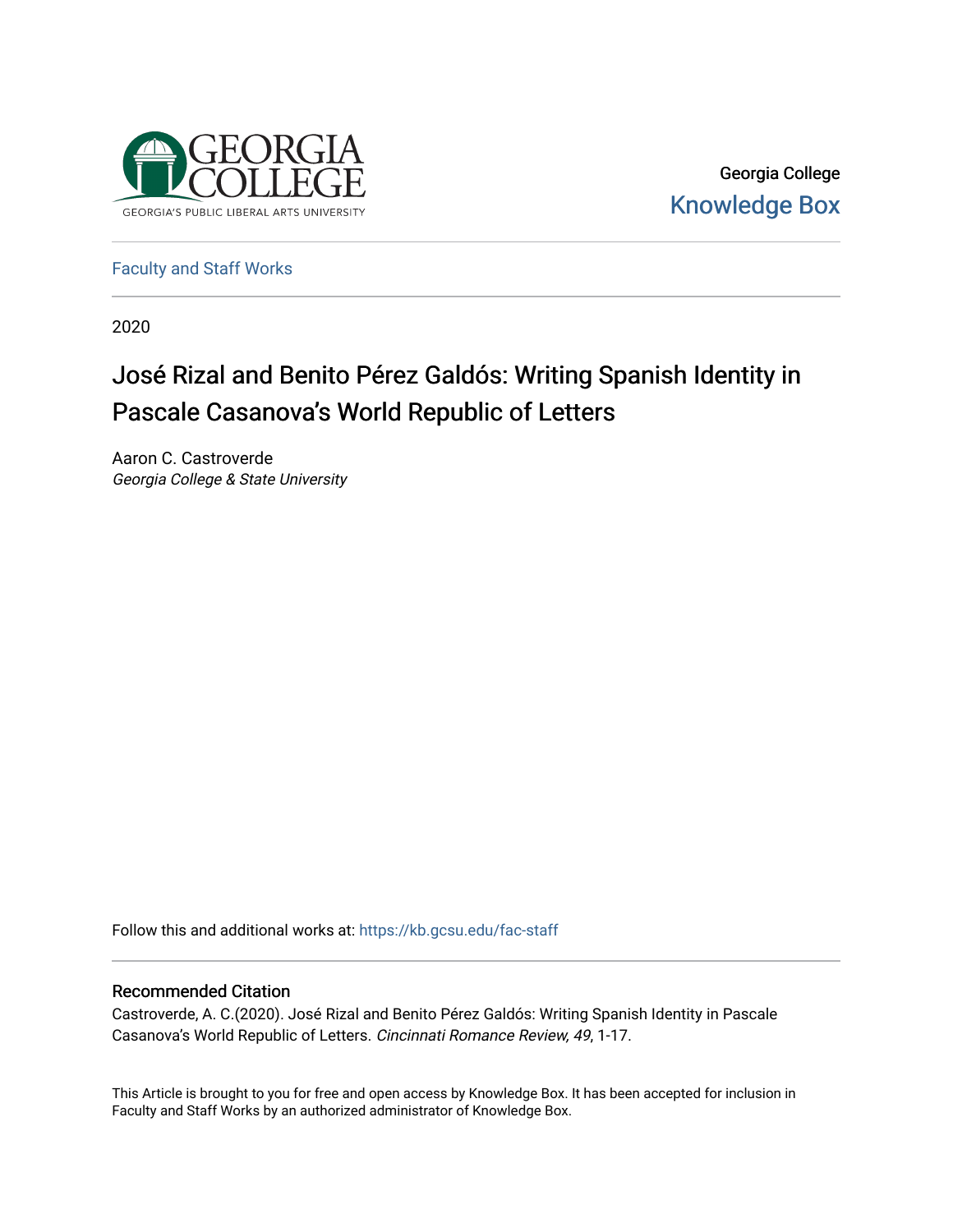# José Rizal and Benito Pérez Galdós: Writing Spanish Identity in Pascale Casanova's *World Republic of Letters*

*Aaron C. Castroverde* 

Georgia College

**Abstract:** This article will examine the relationship between Casanova's *World Republic of Letters* and its critical importance, demonstrating the false dilemma of anti-colonial resistance as either a nationalist or cosmopolitan phenomenon. Her contribution to the field gives scholars a tool for theorizing anti-colonial literature thus paving the way for a new conceptualization of the 'nation' itself. As a case study, we will look at the novels of the Filipino writer José Rizal and the Spanish novelist Benito Pérez Galdós.

**Keywords:** Spain – Philippines – José Rizal – Benito Pérez Galdós – World Literature – Pascale Casanova.

dialectical history of Pascale Casanova's ideas could look something like this: Her *World Republic of Letters* tries to reconcile the contradiction between 'historical' (i.e. Post-colonial) reading of literature with the 'internal' or purely literary reading by positing 'world literary space' as the resolution. However, the very act of reflecting and speaking of the heterogeneity that is 'world' literature (now under the aegis of modernity, whose azimuth is Paris) creates a new gravitational orbit. This synthesis of 'difference' into 'identity' reveals further contradictions of power and access, which in turn demand further analysis. Is the new paradigm truly better than the old? Or perhaps a better question would be: what are the liberatory possibilities contained within the new paradigm that could not have previously been expressed in the old? **A** 

The following attempt to answer that question will be divided into three parts: first we will look at Rizal's novel, *Noli me tángere*, and examine the uneasiness with which the protagonist approached Europe and modernity itself. The second part will look at

\*\*\*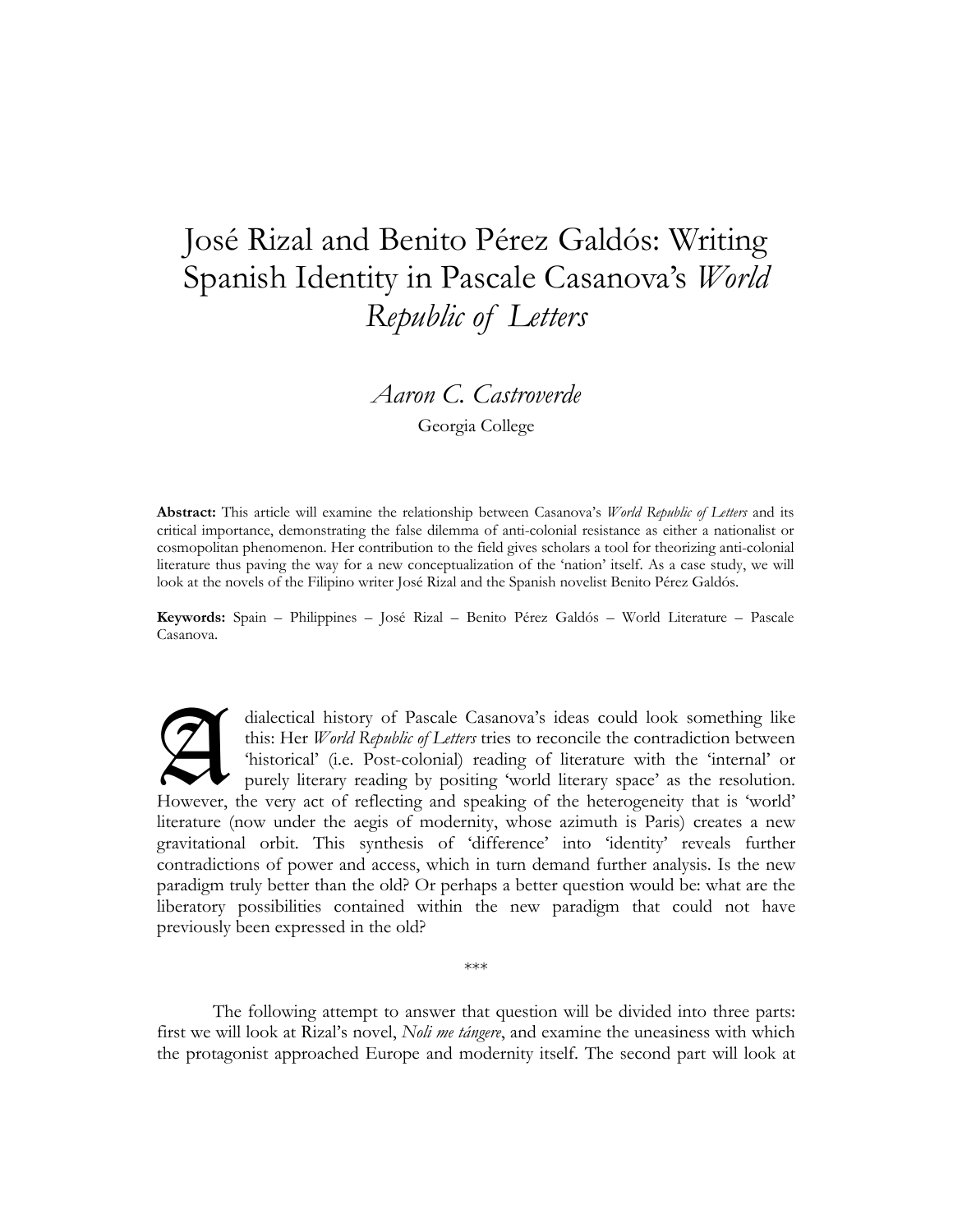#### AARON C. CASTROVERDE

Rizal's second novel *El filibusterismo* to show the author's use of world literary space as a means of escaping the cultural domination of Spain. The third section is dedicated to Benito Pérez Galdós, the great Spanish realist writer, and the role of colonialism in his narrative. The perspectives of the two writers will show us the structure of Casanova's 'republic,' reflecting a hierarchy that was constantly making and unmaking itself, creating new and relative possibilities of subjectivity.

José Rizal was a Filipino writer and polymath whose novels *Noli me tángere* (1887) and *El filibusterismo* (1891) are considered to be the great foundational texts of Philippine literature and Philippine national consciousness. Rizal and his work can be seen as the site of struggle in which two seemingly opposing forces that Casanova, amongst others, has pointed out: on one hand he is intrinsically linked to the nation through his staunch defense of the rights of Filipinos there at the end of the Spanish Empire. On the other, he was a polyglot cosmopolitan who spent an enormous portion of his adult life in Europe (Spain, Germany, Belgium, France, and England) and left behind an enormous quantity of correspondence in several languages (notably Spanish, French, German, and English amongst others, in addition to his native Tagalog). Perhaps unsurprisingly, his novels also bear the marks of this apparent conflict: although written in Europe and published in Berlin and Ghent, respectively, the plots of both novels take place solely in the Philippines. Even the language of the novels themselves is revelatory: although they were written in Spanish, only a small portion of the population could speak it, let alone read it[1.](#page-2-0) Moreover, given that most who read Rizal nowadays do so in English, there are now even more layers of linguistic mediation between text and reader. Thus, the international and cosmopolitan networks of translation, publication, consecration and consumption are again inextricably linked to so-called 'nationalist' writers. With a few notable exceptions[2,](#page-2-1) the relative dearth of critical attention to Rizal from the Spanish perspective is perhaps explained by this process, which seems to have circumvented the channels by which Spanish-language literature is produced and disseminated. "Despite being canonical authors of Philippine literature in Spanish," writes Rocío Ortuño Casanova, Rizal and other Filipino writers of the late Spanish and early American period are "distant from the literary canon in the Spanish language" (58).

Rizal's novels were considered to be one of the catalysts for the Philippine revolution, and his execution in 1896 for sedition was due in no small part to the scathing critique of the colonial apparatus contained therein. However, it would be a mistake to claim Rizal as an unambiguous revolutionary; on the contrary, his novels actually demonstrate a certain skepticism towards the most violent responses to colonial

 $\overline{a}$ 

<span id="page-2-1"></span><span id="page-2-0"></span><sup>1</sup> The precise number of Spanish-speakers in the Philippines is a source of contention. Anderson claims that "Till the very end of the Spanish regime no more than 5 percent of the local population had any facility with the colonial language" (195). Nonetheless, others have claimed the number could have been as high as 60 or 70% in cities like Manila by the end of the nineteenth century. See Rodríguez-Ponga 47. 2 For a more extensive list of those exceptions, see Ortuño Casanova.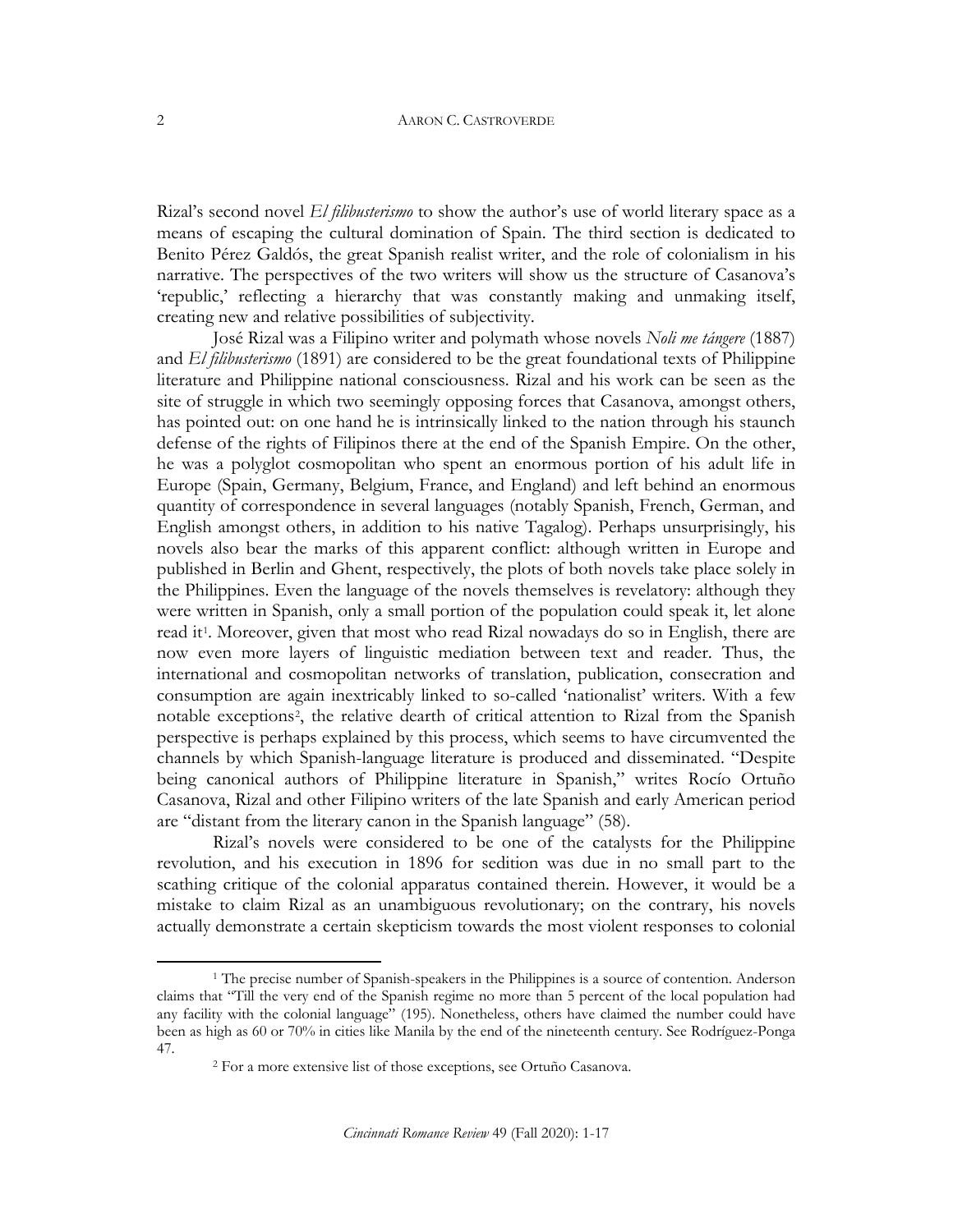rule. Yet, this ambiguity is what powers the narrative; in identifying the contradictions in himself and of his time and place, he understands the contradictions of Philippine identity.

In Rizal's *Noli me tángere*, the protagonist, Crisóstomo Ibarra, returns from Europe with the intention of establishing a school in his hometown. We see Ibarra as he walks alone through Manila and is haunted by the "demonio de las comparaciones:" Manila, Madrid, and other European locales meld together in his walking reverie. The sensory experience of Manila is distorted by the mental presence of the "beyond," and he cannot disentangle the "here" from the "there.' He looks to the sea and says:

> ¡A la otra ribera está Europa! Pensaba el joven: ¡Europa con sus hermosas naciones agitándose continuamente, buscando la felicidad, soñando todas las mañanas y desengañándose al ocultarse el sol… feliz en medio de sus catástrofes! Sí, á la otra orilla del infinito mar están las naciones espirituales, sin embargo de que no condenan la materia, más espirituales aún que las que se precian de adorar el espíritu…! (*Noli Me Tángere* 43).

Though he is physically in the Philippines, his thoughts are in Europe. Those recollections offer him an interesting bit of solace: Europe, as defined by Ibarra, is characterized by struggle. Yet, it is a struggle disembodied and detached from any specific national space. He understands them because of their abstract nature. They are 'spiritual nations' not concrete ones, and he is not concerned with any individual country as much as his own conception of their shared struggle. He again is lost in the abstract cosmopolitan space of modernity. Moreover, despite the materialism that such a modernity would entail, it is, almost paradoxically to Ibarra, a 'spiritual' materialism. It elevates the material to the realm of the spiritual, contrary to the hypocrisy of the friars who use the façade of spirituality itself to further their own material needs, thus denigrating it.

The move can be seen as a deconstruction of the word *geist* (Keep in mind that Rizal wrote most of the novel while in Germany and was fluent in the language): 'mind,' 'spirit,' 'ghost?' He could then be seen to be contrasting the European *geist* (read 'mind') with the Spanish/Philippine *geist* ('spirit,' in the religious sense). There are those nations that adore the spirit ('religion,' also 'ghosts of the past,' etc.) and there are those that are even more spiritual (united by ideas, the mind, etc.) despite their refusal to condemn the 'la materia.' The 'spiritual nations' do not condemn 'la materia,' (the concrete, matter, material, etc.), but its substance is precisely what Ibarra cannot comprehend in the Philippines. He is trapped between languages, unable to assert a fixed meaning to an otherwise polysemous 'ghost' that haunts his thoughts.

The narrator reminds the reader of that concrete reality. A few pages earlier in his walk through Manila, Ibarra takes pleasure in the fact that almost nothing has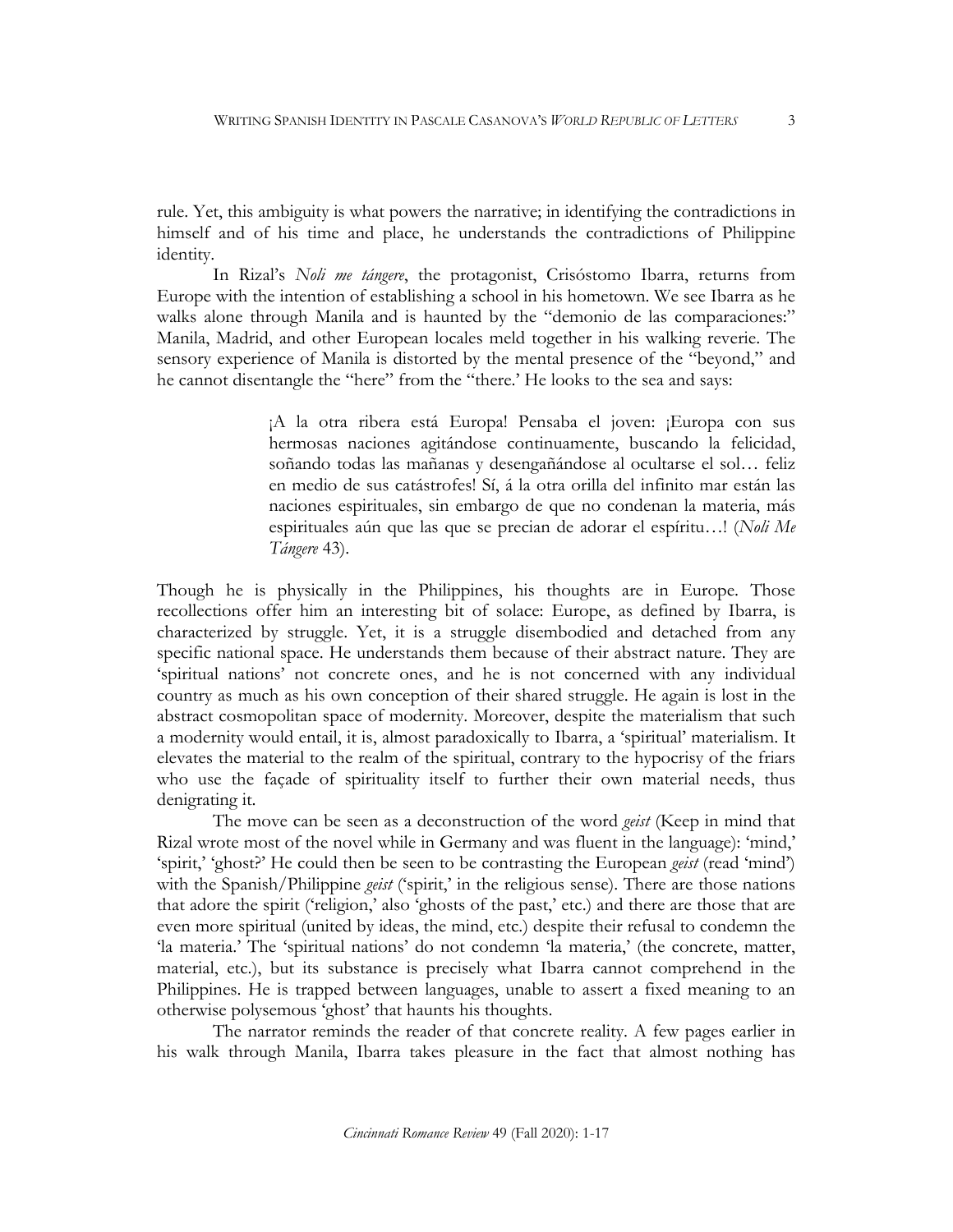changed in his absence. "¡Es maravilloso" he exclaims, "Diríase que esta noche he soñado en siete años por Europa! ...y ¡Santo Dios! continúa aún desarreglada la Piedra como cuando la dejé!" (*Noli Me Tángere* 18). The narrator then speaks up to confirm Ibarra's observation, locating it in concrete terms: "En efecto estaba aún desprendida la piedra de la acera, que forma la esquina de la calle de S. Jacinto con la de la Sacristía" (*Noli Me Tángere* 18). Ibarra is pleased to be home and that everything is how he left it, the irony of course being that in seven years no one has bothered to repair the broken pavement stone. That irony, however, is lost on Ibarra. The narrator again chimes in, this time sarcastically, calling the scene a "maravilla de la estabilidad urbana en el país de lo inestable" (*Noli Me Tángere* 18). In a dialectical turn, stability and instability converge to signify for Ibarra the quaint nostalgia of his homeland, far from the centers of European modernity. But modernity itself is also a source of instability, and this recognition is only possible through its lack.

Ibarra, a mestizo of Spanish and Filipino ancestry, is the site of confluence between Europe and Asia in body and mind. However, in an instant his thoughts change. Immediately after Ibarra's speech on the 'spiritual nations' of Europe, the novel continues: "Pero estos pensamientos huyen de su imaginación á la vista de la pequeña colina en el campo de Bagumbayan. El montecillo, aislado, al lado del paseo de la Luneta, llamaba ahora su atención y le ponía meditabundo" (*Noli Me Tángere* 43).

At once, the reverie ends as soon as Bagumbayan enters his field of vision. Just beyond the walls of Spanish Manila, Bagumbayan was the location of public executions, and it is no small irony that Rizal himself would be executed there just a few years later. It was also where three priests (Mariano Gómez, José Burgos, and Jacinto Zamora, collectively referred to as *Gomburza*) were garroted in 1872 under false accusations of inciting the Cavite mutiny, a native uprising in which Rizal's brother, Paciano, was implicated (Rizal himself would dedicate his second novel to the priests' memory). It is at this moment that the Philippines becomes real for Ibarra; it is no longer a disembodied concept but the location of actual struggle. Bagumbayan concretizes that struggle in a specific time and place, and Ibarra has no choice but to confront the image.

Upon seeing the execution site, he can sense the struggle, but it remains for him ineffable. Despite his eloquence and education, his only response is silence. Colonialism, as a signifying system, becomes embedded in the thoughts of its subjects. Ibarra cannot bring himself to fully de-link from the colonial order. A few sentences later, after contemplating his father's ignominious end and his own European education, Ibarra whispers to himself: "No, a pesar de todo, primero la Patria, primero Filipinas, hija de España, primero la patria Española! No, eso que es fatalidad no empaña á la Patria, no!" (*Noli Me Tángere* 43). Ibarra almost reveals to himself his own ambiguous attitude towards Spanish colonialism; it is as if he catches himself. He says "first the Philippines" but then corrects himself: "first the Spanish homeland." If the *patria* is the Philippines, it is practically a Freudian slip. The true *patria* is the "patria española." Yet, the third mention of *patria* is unmarked, leaving ambiguous exactly which one is not besmirched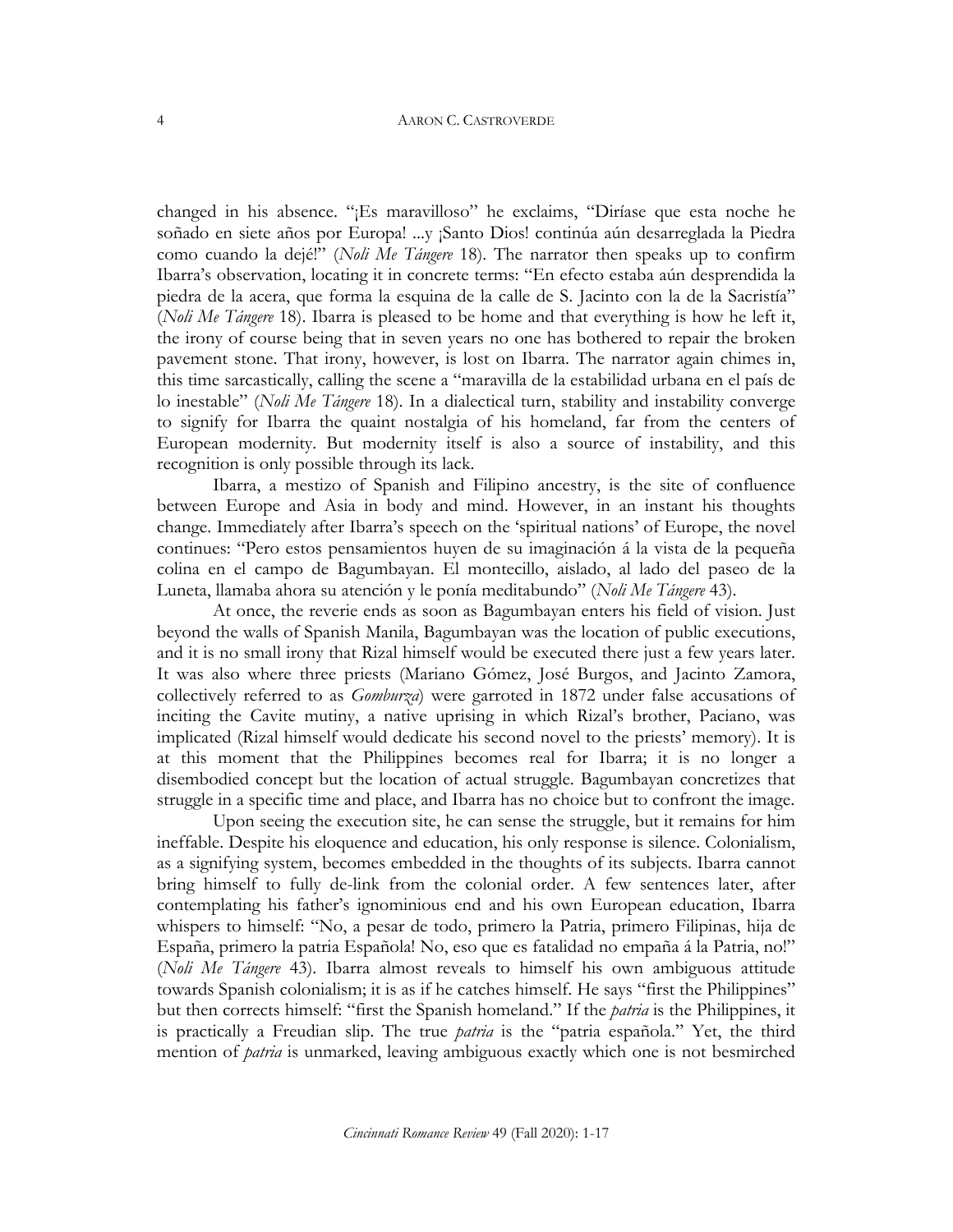by misfortune. It is an illuminating ambiguity. For Ibarra, there is an ineluctable foreignness at the heart of his experience of the homeland. As Vicente Rafael has pointed out "In the Philippine case, the experience of nationhood was - and arguably continues to be – inseparable from the hosting of a foreign presence to which one invariably finds oneself hostage" (xviii). Ibarra's third *patria* is that space.

It is tempting to draw some connections to Rizal himself here. Anderson writes of the seemingly inescapable "demonio de las comparaciones:"

> Rizal used the phrase to describe the young Ibarra's eerie experience on seeing again the seedy Jardín botánico de Manila, and perversely finding himself helplessly imagining in his mind's eye the grand botanical gardens he often visited in Europe. It is as if he can no longer see what is in front of him simply as a familiar object. But the *demonio* also works on the author himself, who is writing in Paris and Berlin about a young man *allá* ("yonder, yes yonder, yonder, yonder") in Manila, who is thinking about…*allá*, that is, Berlin and Paris (*Under Three Flags* 32).

Whereas Ibarra's experience in Europe distorts his perception of Manila, it is not quite the same case with Rizal. In a letter to his friend Ferdinand Blumentritt, Rizal admits his own *wanderungslust* which immediately brings Ibarra to mind. He writes:

> ¡Aquí tiene Vd. Á su amigo muy lejos de su amada Europa! Mañana saldremos del Mediterráneo y pasaremos por el Canal. ¡Adiós, Europa! ¡Cuando me embarqué en Marsella y el buque abandonó el puerto, tuve unos pensamientos tan tristes que sentí lágrimas en mis ojos! […] ví lentamente desaparecer las orillas y el bello país de mi libertad se alejó como envuelto en una neblina. Cuando quise sacar mis anteojos de campana para acortar la distancia, me encontré con que me los habían robado. […] ¡Vea Vd. cómo puede un dolor pecuniario relegar á segundo término el dolor sentimental! Estoy seguro de que si á María Stuart se le hubiera quemado su más bello vestido en el momento de salir de Francia, en aquel momento ella se hubiese olvidado de la bella Francia (*Cartas de Rizal a Blumentritt* 189-190).

Rizal's Europe is almost oneiric as it disappears into the mist. Like Ibarra, he is possessed by an overwhelming melancholy as the distance between he and his spiritual *patria* ("el país de mi libertad") grows. Yet, as he attempts to steal a fading glimpse, he realizes his binoculars have been stolen. It is a bittersweet yet humorous end to his letter, but it is telling nonetheless. Unlike Ibarra, Rizal's reverie ends upon his inability to actually *see*. The loss of his binoculars is a good metaphor here as Rizal, the trained ophthalmologist, refuses to lose himself in fantasy or romantic idealism: "Trataré de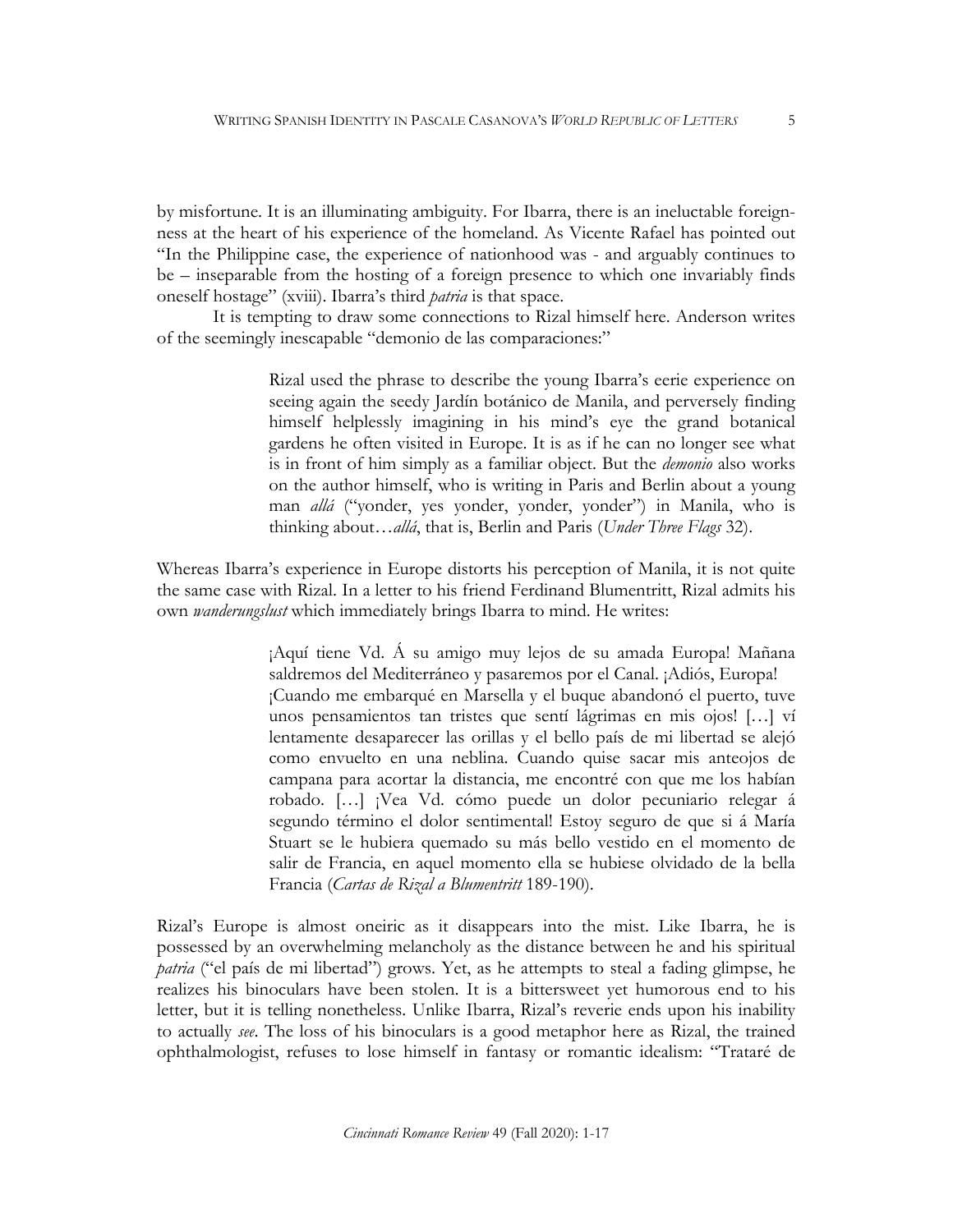reproducir fielmente tu estado sin contemplaciones; levantaré parte del velo que encubre el mal, sacrificando á la verdad todo, hasta el mismo amor propio, pues, como hijo tuyo, adolezco también de tus defectos y flaquezas" (*Noli Me Tángere* frontispiece).

Rizal's explicit purpose for writing the novel is to reveal what is hidden. But as we have seen, the capacity to do this is dependent on his ability to see almost stereoscopically, to keep one eye on Europe and the other on the Philippines. The novel is born of that tension, which ultimately, according to Franco Moretti, is "a compromise between a western formal influence (usually French or English) and local materials" (50). But it is also more than that. To truly *see* the Philippines meant having to look beyond its borders, for its existence as a colony meant that a significant portion of its political and economic structure existed in the imperial metropolis. Yet the Spanish empire at the end of the nineteenth century was already nearing the end of its long decline. As such, it too was subjected to the whims of greater forces, which we will examine shortly.

\*\*\*

Rizal's second novel *El filibusterismo* (1891) is even more marked by this foreign reality. A sequel to the *Noli*, its intricate plot centers on Simoun, a wealthy foreign jeweler who serves as an *éminence grise* to the Governor General. It is later revealed that Simoun is actually a disguised Ibarra, whose secret machinations for revenge involve fomenting revolution and the destruction of the colonial order.

The question of Language itself is one of the principal subplots, as a group of university students (*insulares* from the Philippines as well as *peninsulares* from Spain) attempt to organize a school dedicated to the teaching of the Spanish language. In one of the most famous scenes of the novel, Simoun chastises one of the students:

> ¡Queréis añadir un idioma más á los cuarenta y tantos que se hablan en las islas para entenderos cada vez menos!… El español nunca será lenguaje general en el país, el pueblo nunca lo hablará porque para las concepciones de su cerebro y los sentimientos de su corazón no tiene frases ese idioma: cada pueblo tiene el suyo, como tiene su manera de sentir. ¿Qué vais á conseguir con el castellano, los pocos que lo habéis de hablar? ¡Matar vuestra originalidad, subordinar vuestros pensamientos á otros cerebros y en vez de haceros libres haceros verdaderamente esclavos! Nueve por diez de los que os presumís de ilustrados, sois renegados de vuestra patria. El que de entre vosotros habla ese idioma, descuida de tal manera el suyo que ni lo escribe ni lo entiende y ¡cuántos he visto yo que afectan no saber de ello una sola palabra! (*El filibusterismo* 47-48).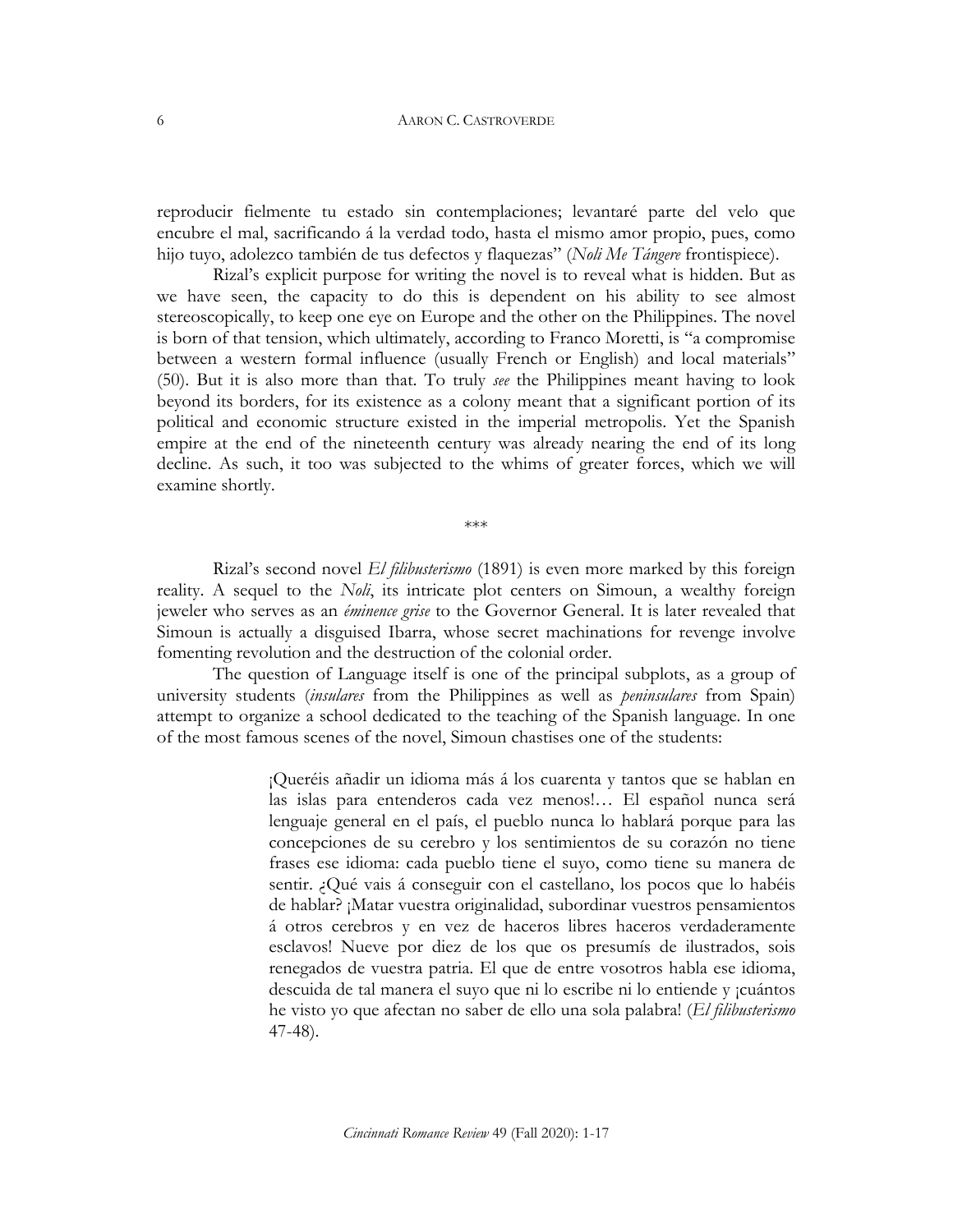For Simoun, Spanish is, at best, a source of confusion in an already cacophonous linguistic landscape. At worst, it is the sign of a pretentiousness bordering on treason, an alien presence which endangers the very possibility of an authentic Philippine identity. Rizal, the polyglot, certainly would not agree with Simoun's essentialist diatribe (he did write the novel in Spanish, after all). On the contrary, Rizal's preternatural linguistic abilities granted him a unique position within world literary space. While the prestige language in the colonial Philippines was Spanish, that was not the case in the greater sphere of international literary space. Rather, it was the language of Rizal's 'país de mi libertad' seen in his letter to Blumentritt: French. Casanova writes:

> French came to be generally established, without the assistance or cooperation of any political authority, as a common language – the language of cultivated and refined conversation exercising a sort of jurisdiction that extended to all of Europe. Its cosmopolitan character is evidence of this curious "denationalization" of French, whose dominance, never recognized as national, was accepted instead as international (Casanova 68).

Rizal certainly understood this linguistic hierarchy. Anderson notes that Rizal (who had studied in Paris) even considered writing the *Fili* in French in order to reach a wider, more international audience (*Under Three Flags* 44-45). The French language (and Rizal's command of it) opens up a space for his subtle critique and satirization of the hypocrisies of Philippine high society. In the chapters "Tipos manilenses" and "La función," a French operetta company comes to Manila to put on a production of *Les Cloches de Corneville*, immediately starting a sort of French 'mania' in the colony for a few days. Immediately, oppositions are drawn: the friars are opposed to the performance on account of its "obscenity," which in reality was attributed merely to its French origin (*El filibusterismo* 157). Meanwhile, the proponents of the show are the secular and 'liberal' leadership of Manila, "los que viajaron por las M. M[3.](#page-7-0) y chapurrearon un poco de francés durante el viaje, los que visitaron París y todos aquellos que querían echárselos de ilustrados" (*El filibusterismo* 158). The French language itself becomes the site of contention between the two parties. Yet few actually seem to know how to speak the language with any real proficiency. Sandoval, a liberal Spaniard and ally of the Filipino students "se les daba de saber francés" and "se había convertido en una especie de intérprete para sus amigos" (*El filibusterismo* 169). However, the narrator is quick to point out the hypocrisy of his pretentions; Sandoval only knows what is happening because "se ayudaba del argumento publicado por los periódicos y lo demás se lo suplía su fantasía" (*El filibusterismo* 169). It is important to give the impression of being able to understand and respond appropriately to the performance in order to appear cultured.

<span id="page-7-0"></span> $\overline{a}$ 

<sup>3</sup> "Mensajerías Marítimas, una compañía Naviera francesa" (footnote in original).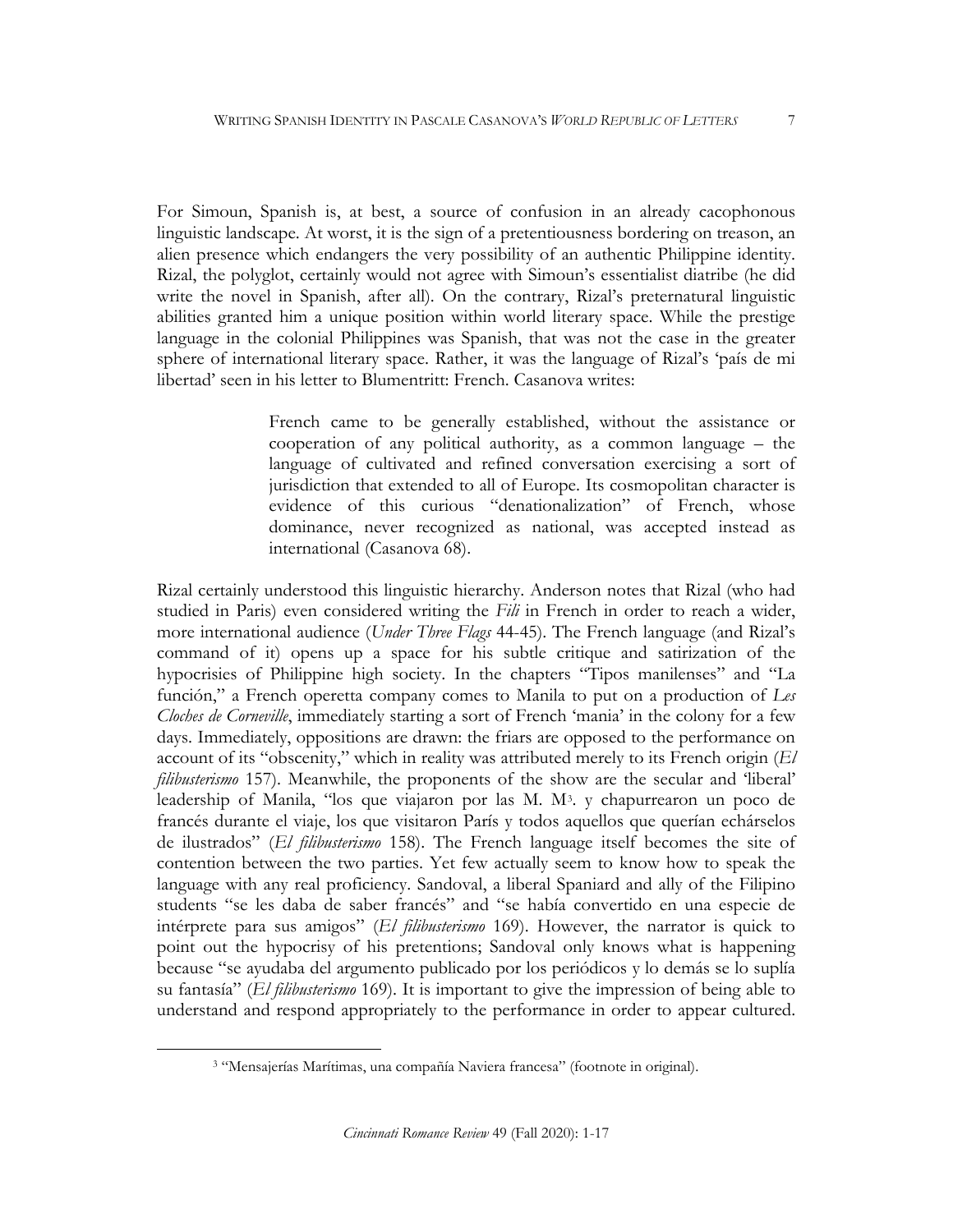In another hilarious instance, the narrator describes a conversation between Juanito Peláez, the hunchbacked son of a creole merchant, and Dona Victorina de Espadaña, an older native woman married to a phony Spanish doctor who tries to pass as a *peninsular*.

> Juanito desempañaba bien su papel: á veces movía la cabeza en señal de disgusto y entonces se oían toses, murmullos en algunas partes; á veces sonreía, aprobaba y un segundo después resonaban aplausos. Doña Victorina estaba encantada y hasta concibió vagos deseos de casarse con el joven el día que don Tiburcio se muriera. Juanito sabía francés y de Espadaña no! ¡Y empezó á hacerle zalamerías! Pero Juanito no se apercibía del cambio de táctica, atento como estaba en observar á un comerciante catalán que estaba junto al cónsul suizo: Juanito que los había visto hablando en francés, se inspiraba en sus fisonomías y daba soberanamente el pego (*El filibusterismo* 172).

The narrator shows us very little of the performance itself, focusing rather on the audience's reactions and interactions, a ridiculous scene given that almost no one speaks French.

However, the friars have a somewhat different relationship to the language. Their curiosity about the show is camouflaged as an attempt to root out any obscene or otherwise offensive material (*El filibusterismo* 170). Their representative, Father Irene, manages to gain access backstage, speaking "un francés de necesidad, un francés de *tienda*, idioma que es muy comprensible para la vendedora cuando el parroquiano parece dispuesto á pagar bien"(*El filibusterismo* 170). Nonetheless, it is more than sufficient to be able to communicate with *La Serpolette*, a dancer in the show whom he knew in Paris before professing his religious vows.

- Mais, comment ! Toi ici, grosse bête ! Et moi qui t'croyais…
- 'Fais pas d'tapage, Lily ! Il faut m'respecter ! 'suis ici l'Pape![4](#page-8-0) (*El filibusterismo* 170).

Father Irene is the only Spaniard (besides the previously mentioned Catalan businessman) who is actually able to speak French with even a modicum of fluency. The secular audience, like Sandoval, is far more impressed with the *idea* of French rather than its actual materiality, while the religious authorities (or at least, this friar) actually demonstrate some command of the language while simultaneously denouncing all that it would seem to represent. The language serves as a metaphor for each side's relationship to the Philippines: the liberals, heirs to the French revolutionary tradition, believe they

<span id="page-8-0"></span> $\overline{a}$ 

8

<sup>4 -</sup> But, How? You here, you big beast! And here I thought…

 <sup>-</sup> Hush up, Lily. One must respect me! Here, I am like the Pope! (my translation)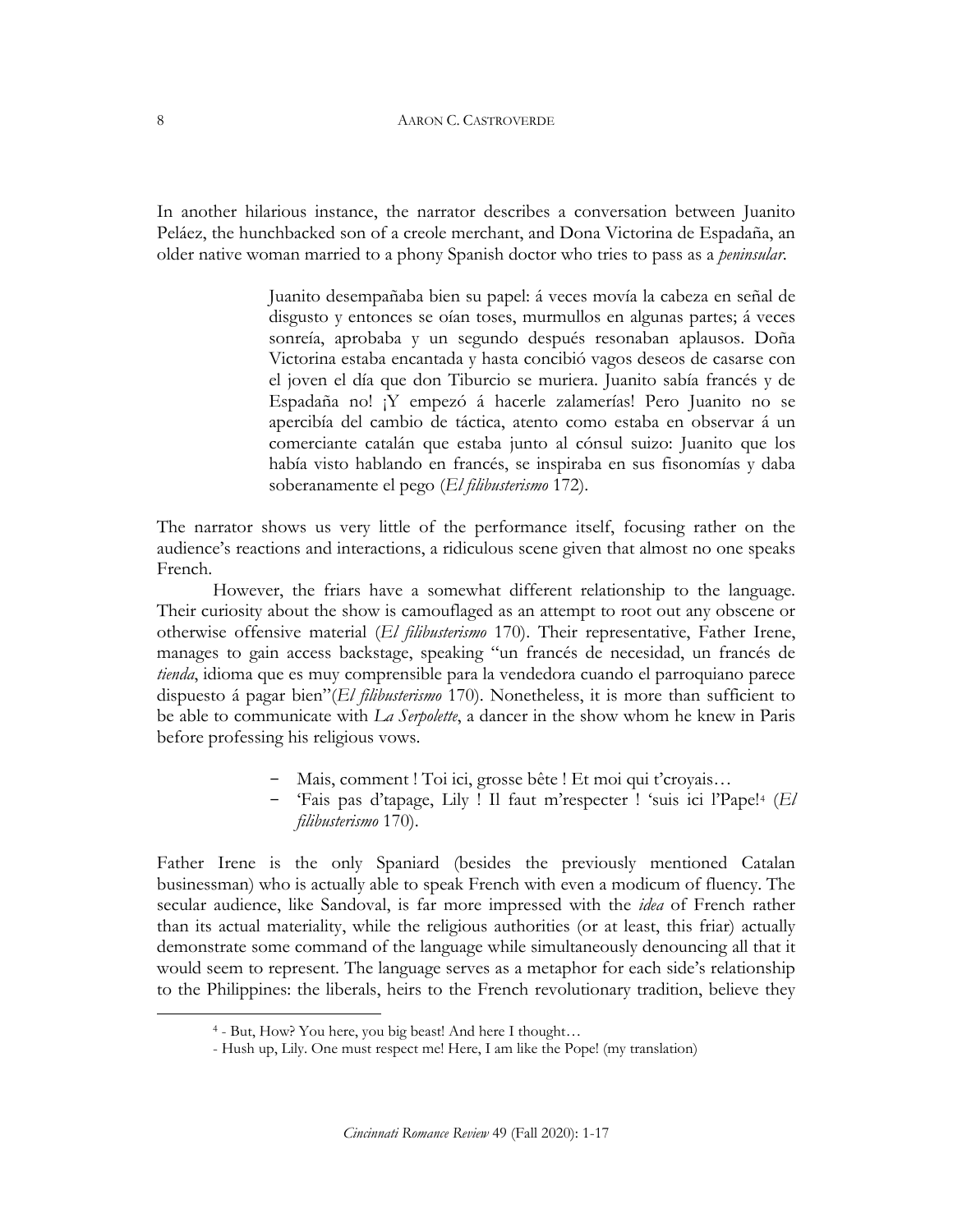are the champions of the Filipinos, yet their pretention to universalism does not allow them to actually understand the concrete needs and desires of the Filipino people. Conversely, the friars do seem to possess a real understanding of the concrete realities of life in the Philippines; however, this understanding only helps them to further their own power and interests in the country, rather than the edification of the people.

That being said, Father Irene's French is characterized as being merely 'un francés de *tienda*.' For the reader who has no French, it is evident that he is fluent enough to communicate comfortably. Nonetheless, the narrator is suggesting that Irene's is imperfect, *vulgar* compared to the narrator's own ability. Interestingly enough, it is important to note that Rizal does not translate the French phrases peppered throughout the chapter. Given that command of that language is one of the primary themes of the chapter, Rizal both demonstrates his own proficiency in the language as well as that of his readers (notably, educated Filipino *ilustrados*, members of the native elite class who themselves had been largely educated in Europe). Although he is a colonial subject, he and his fellow *ilustrados* are more cultured, more modern, and, even in a sense, more 'European,' than those Spaniards who would purport to rule over the Philippines (Anderson, *The Spectre of Comparisons* 229). Thus, international literary space gives Rizal the opportunity to circumvent the alleged cultural superiority of the imperial metropole, nullifying any arguments that justified colonial rule. Between the ineffectual Spanish liberals and the reactionary, oppressive clergy, the Filipino *ilustrado* makes up for what each side lacks, possessing the experiential knowledge of the country as well as a personal and existential commitment towards its improvement. International literary space was one of the domains in which Rizal and his fellow *ilustrados* could actually resist colonial rule. In other words, literary skill served as an analogy for actual political potentialities: literary emancipation is political emancipation. As Vicente Rafael points out: "unlike the colony, the novel conjures a world where characters are free to behave in ways appropriate to their background and circumstances" (99).

Casanova traces back the origins of international literary space to the Romans and the Latin language, which eventually gave way to the major literary languages of Europe. After the fall of Rome, Latin, now intimately associated with the Church, would be challenged by the "humanist secularization" of language itself (Casanova 49). The first vernacular to challenge the hegemony of Latin was Tuscan, the language of Dante, Petrarch, and Boccacio (Casanova 49). Next came French, which offered another secular alternative to both the preeminence of Italian humanism as well as the church (Casanova 49). Casanova writes:

\*\*\*

To this initial Tuscan-French core were gradually added Spain, and then England, which together formed the first group of major literary powers,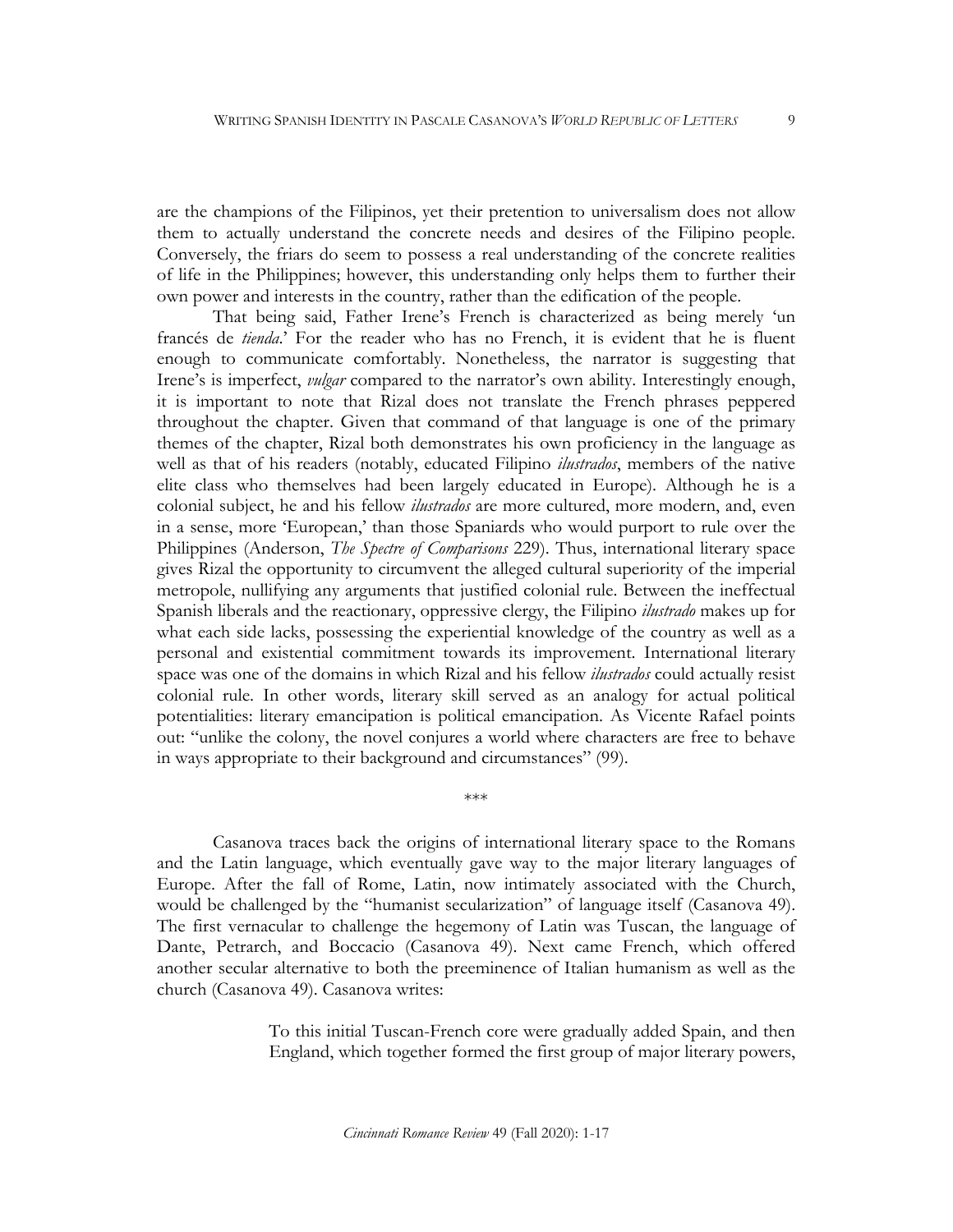each endowed with a "great language" as well as a sizeable literary patrimony. The highpoint of the Golden Age had passed by the midseventeenth century, however, by which point Spain entered upon a period of slow decline that was inseparably literary and political. This "vast collapse, this very slow sinking" created a growing gap between Spanish literary space and that of the French and the English, now poised to assume their place as the leading literary powers in Europe  $(55)$ .

By the end of the nineteenth century, this decline was approaching its nadir. Spain was also a dominated space in terms of world literary space, and the Philippines was on the periphery of a periphery. Spaniards, no less than the Filipinos like Rizal, were keenly aware of this.

Benito Pérez Galdós, the great nationalist writer, offered one response in his 1870 essay "Observaciones sobre la novela contemporánea en España": "El gran defecto de la mayor parte de nuestros novelistas, es el haber utilizado elementos extraños, convencionales, impuestos por la moda, prescindiendo por complete de los que la sociedad nacional y coetánea les ofrece con abundancia" (105). Galdós was not necessarily a literary xenophobe, rather he laments: "La sustitución de la novela nacional de pura observación, por esa otra convencional y sin carácter, género que cultiva cualquiera, peste nacida en Francia, y que se ha difundido con la pasmosa rápidez de todos los males contagiosos ("Observaciones sobre la novela contemporánea" 107). The rejection of French influence, a 'plague' in his words, implicitly confirms its status in Spain, and Galdós warns his fellow Spanish writers against focusing their energies following foreign models rather than observing the realities of their own country.

We can compare this quote with another passage in *El filibusterismo* where Sandoval, the peninsular student who feigned knowledge of French, criticizes that very language: "La lengua francesa no tiene la rica sonoridad ni la varia y elegante cadencia del idioma castellano. Yo no concibo, yo no me imagino, yo no puedo formarme una idea de los oradores franceses y dudo que los haya habido jamás y los pueda haber en el verdadero sentido de la palabra, en el estricto sentido del concepto oradores" (175).

He asks the Filipino student Pecson: "¿Comprende usted, puede usted figurarse cómo con un idioma tan ingrato y poco cadencioso como es el francés se puedan formar poetas de la talla gigantesca de nuestros Garcilasos, nuestros Herreras, nuestros Esproncedas y Calderones?" (*El filibusterismo* 175).

Sandoval claims Hugo for Spain: "Si Víctor Hugo tiene genio… es porque su niñez la ha pasado en Madrid" (*El filibusterismo* 175-176). Again Rizal turns this on its head later using an especially poignant quote from Hugo's *Ruy Blas* as an epigraph to chapter 31: "L'Espagne et sa vertu, L'Espagne et sa grandeur, tout s'en va[5](#page-10-0)" (*El* 

<span id="page-10-0"></span> $\overline{a}$ 

<sup>5</sup> "Spain and its virtue, Spain and its grandeur, it has all gone away!" (my translation)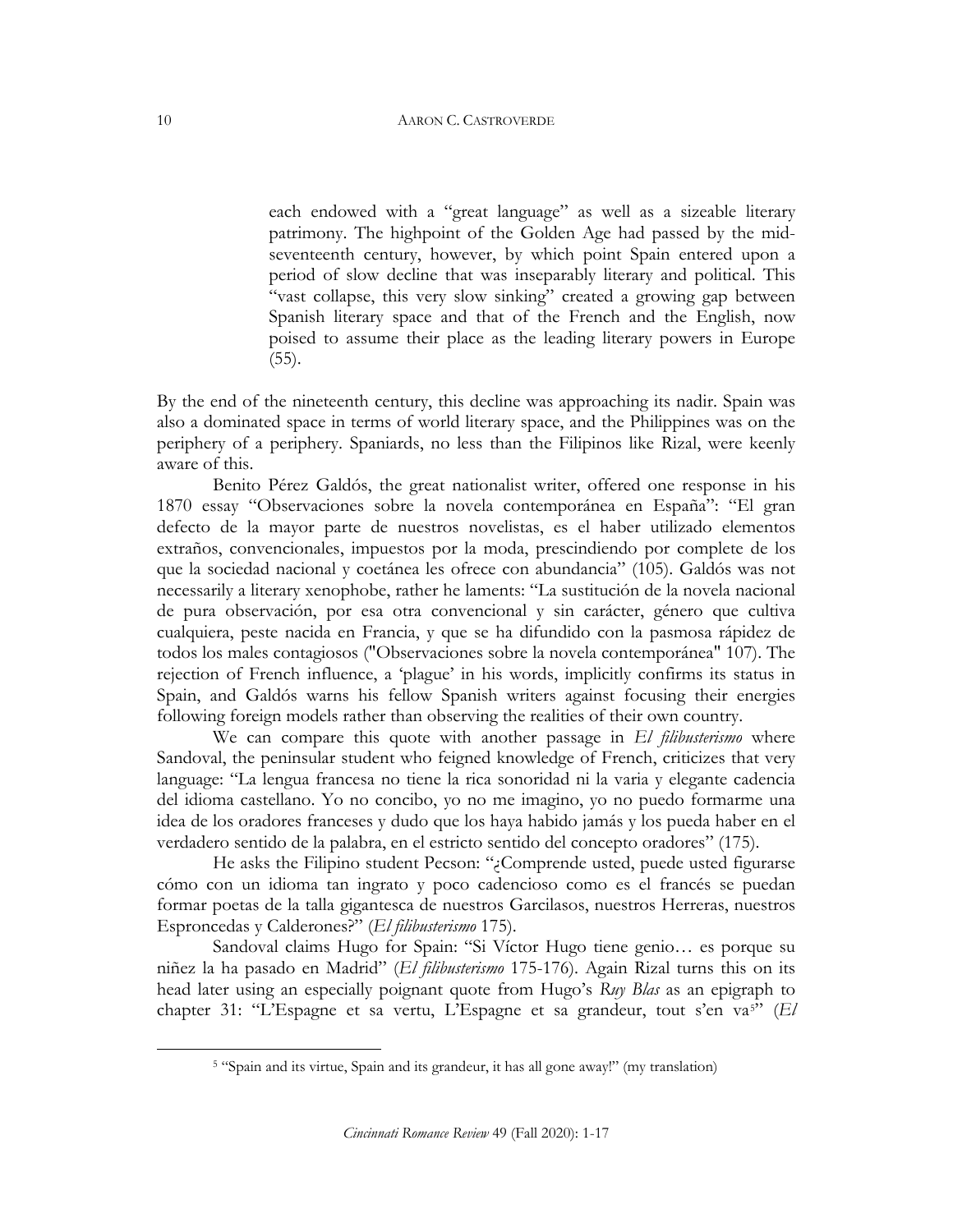*filibusterismo* 235). Sandoval's perspective is a caricature compared to that of Galdós, yet the two Spanish liberals privilege the specificity of the nation and its history as the unit of aesthetic validity against foreign intrusion, in this case French.

Yet in an imperial system, this foreign intrusion is unavoidable. As was noted above, for the colonized, part of their everyday lived reality is controlled elsewhere, back in the metropolis. In the *Noli*, Tasio the Philosopher describes the situation allegorically; it is "la edad bárbara del hombre:" "para resolver cuestiones de su gobierno interior, tenían todavía que acudir al otro estremo del mundo, que es como si dijéramos un cuerpo que para moverse necesitase consultar su cabeza existente en otra parte del globo" (*Noli Me Tángere* 179).

But it is also true in reverse, and if one thinks of the imperial system as ultimately being one of subject (the metropolis) and object (the colonies), then that subjectivity rests on being able to define itself against its opposite. In other words, a subject needs an object. What does it mean to actually have colonies?

Following that logic, it would be hard to ignore Galdós's prodigious output. If Balzac's *Comédie Humaine* was an attempt to capture the totality of French society, the same could be said of Galdós and Spain. This observation of Spanish society is, for Galdós, the unique ingenuity of the novel.

It makes sense then that we should find references to colonialism in his novels. This is seen as early as 1870 in Galdós's first novel *La fontana de oro*; here Fernando VII himself buys the loyalty of Elías by promising his nephew Lázaro, the novel's protagonist, with a position as "consejero de la Intendencia de Filipinas" (Pérez Galdós, *La fontana de oro* 404). One of the immediate difficulties for Spain's administration of the colonies was the enormous distance involved. The trip from Acapulco to Manila (the final leg of the journey from Spain to the Philippines before the opening of the Suez Canal) took at least four to six months. Henry Kamen, quoting an historian from the seventeenth-century, says the voyage was "enough to destroy a man, or make him unfit for anything as long as he lives" (158). Awaiting them on the other end was the promise of social mobility and the possibility of advancing far beyond what they could otherwise hope to achieve back in Spain (Kamen 96-97). Still, the willingness to endure the hardships of the trip did not necessarily ensure the quality of that colonial administration, something Rizal would later critique in his novels (especially the chapter "El ponente" in *El filibusterismo*). Here too we find Lázaro, who, despite his utter lack of experience, will be responsible for one of the most important civil institutions in the colony, emblematic of the inefficiency of the colonial system (Díaz-Trechuelo 513). Although Lázaro is politically well connected, there were still plenty of opportunities for those who were not. Colonialism still offered a "a unique avenue to freedom for the poor and oppressed of the Old World" (Kamen 97).

In the 1881 novel *La desheredada* the character Joaquín Pez, looks to Cuba to solve his financial ruin: "Sí con un destino en la Aduana, un gran destino. Es el único remedio. Los españoles tenemos esa ventaja sobre los habitantes de otras naciones.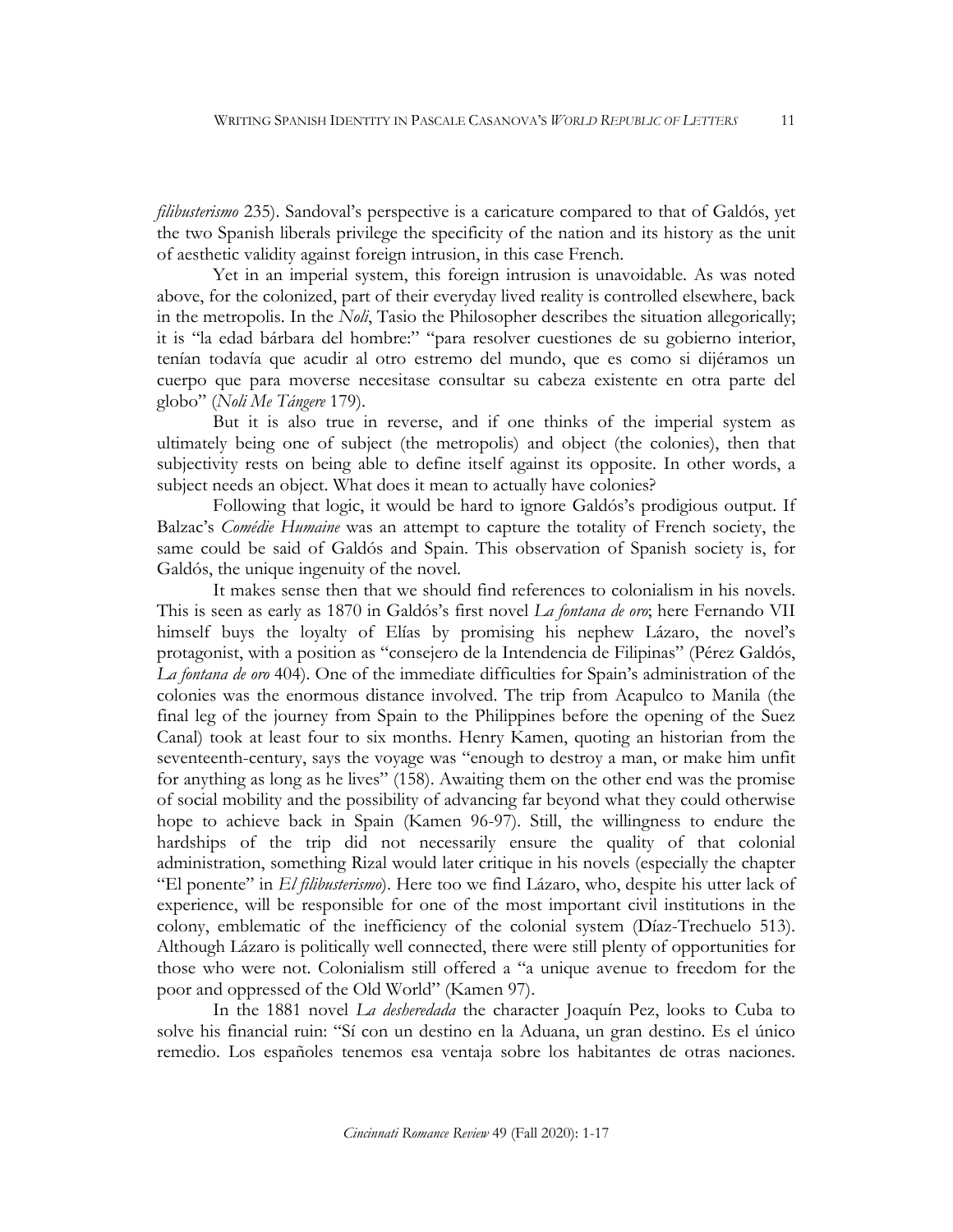¿Qué país tiene una jauja tal, una isla de Cuba para remediar los desastres de sus hijos?" (304). The colony then is that 'other' space that affords those from the metropolis the opportunity to start anew and regain fortune and honor, which we find out is precisely what Joaquín Pez does.

The narrator has no need to fill in the details of what precisely is the advantage of having colonies. Either the narrator assumes that the reader would already know it, or they were too lurid to include. In the case of *La desheredada*, whatever the specifics of Joaquin Pez's fortune may have been, one should recall the very economic base of the Cuban colony: sugar, coffee, tobacco, all cultivated and produced in a system that relied heavily on slave labor, not abolished until 1886. As with Jane Austen and the Bertram estate in *Mansfield Park*, Galdós manifests an awareness of the sordid activity of empire, hidden in the text yet present in the machinations that make the narrative possible in the first place (Said 89).

But the Spanish empire of Galdós was not the British empire of Austen. This was especially apparent in the Philippines: after the opening of the colonial economy in 1834, Anglo-American and Chinese business interests provided the necessary capital for the creation of the kinds of estates seen in the Caribbean (Anderson, *The Spectre of Comparisons* 197). Rather than modernizing the economy, most Spaniards were content to "live off the government salaries or subsidies, and in the case of the clergy, from tributes rendered by parishioners, rents collected from their estates, and funds from the Crown" (Rafael 7).

One such clergymen appears in Galdós's 1884 novel *Tormento*, Pedro Polo Cortés. The colonies will be the space where he can recuperate his honor. He wishes to leave behind civilization for the Edenic spaces of the colonies:

> Hay tierras hermosas por allá; tierras que son paraísos, donde todo es inocencia de costumbres y verdadera igualdad: tierras sin historia, chica, donde a nadie se le pregunta lo que piensa; campos feraces, donde hay cada cosecha que tiembla el misterio; tierras patriarcales, sociedades que empiezan y que se parecen a las que nos pinta la Biblia (122).

This vision of paradise is similar to Ibarra's nostalgic daydream of Manila, which Rizal is quick to correct. The description here is not so much of actual colonial space, but of a preconceived fantasy of colonial space. It is reduced to the state of mere object, there is no civilization, but rather the innocence of nature. But this virgin land is not for economic exploitation. Rather, as his brother later mentions: "allá en tierras de salvajes mi hermano volverá en sí… ¿Sabe usted dónde está la isla de Zamboanga?… Pues allí, en aquella dichosa Zamboanga, desembarcará mi hermano dentro de dos meses, y allí tendrá ocasión de cristianar herejes y hacer grandes méritos" (Pérez Galdós, *Tormento* 122).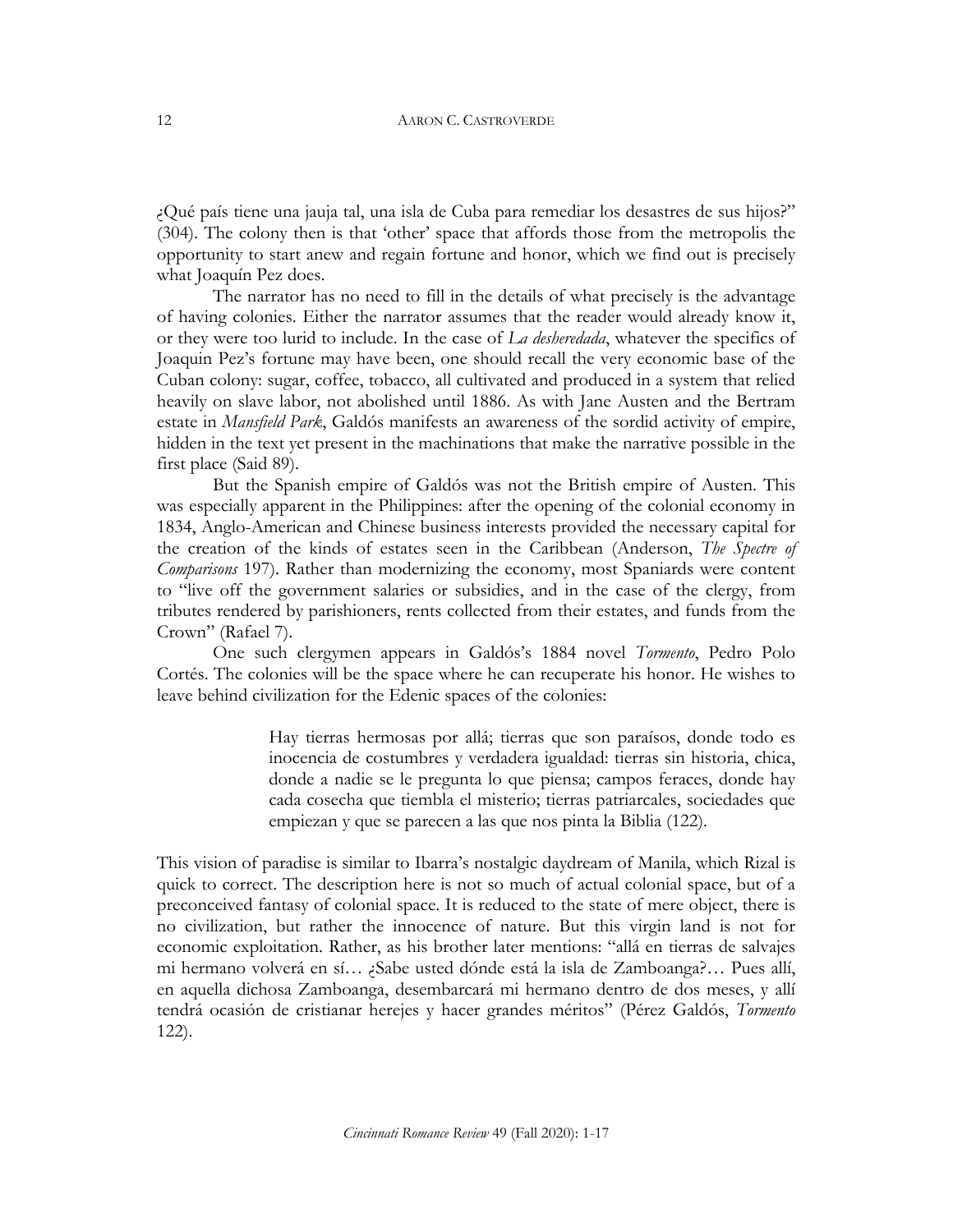As a priest, the cure for his malaise would be to re-live and re-enact those medieval crusades against Islam. This, however, is not a 'fantasy.' The Zamboanga peninsula acted as a launching pad for Spanish expeditions against the predominantly Islamic regions of the island of Mindanao and the Sulu archipelago, which existed as independent sultanates until the final decades of the Spanish empire (Majul 897). Cesar Majul writes:

> Spanish rule brought with it the disruption of time-honoured Muslim maritime commercial activities; the systematic destruction of Muslim settlements, farms and orchards; depopulation caused by famine, disease and Spanish military expeditions; and isolation from neighbouring Muslim Malays who had fallen under British and Dutch imperialism (897).

And if troubles with the civil authorities were not enough, the Church, the true source of power in the Philippines, had its own designs for the newly incorporated provinces:

> Church attitudes towards the Filipino Muslim community went largely unchanged, particularly in regard to the conversion of Muslims. A prominent Spanish Jesuit in Manila was known to have been preparing a sort of 'master plan' for the eventual colonization and Christianisation of the Muslims. Questioning the official 'tolerance' of Islam, the plan emphasized how the Muslims would be better subjects of Spain if they were to become Catholics (Majul 897-898).

The later annexation of the Philippines by the United States changed the terms of 'assimilation' but did not end the conflict. On the contrary, the centuries long struggle of Islam in the Philippines, which pre-dates the Spanish colonial period, has evolved and continued to this day (Majul 922). Father Pedro will regain his lost honor by fighting Islam, that historical nemesis of Catholic Spain, just like in the days of the *Reconquista*, the most fundamental myth of Spanish identity.

Despite *de facto* rule by the pre-Modern 'friarocracy,' there was one area where the Philippines did provide an economic advantage: proximity to China. As Fernand Braudel has claimed, Asia (and the Far East in particular) was the wealthiest region in the world: "The centre of gravity of this huge super-world-economy became stabilized in the East Indies, with their busy ports of Bantam, Atjeh, Malacca and – much later – Batavia and Manila" (486). The Philippines gave Spain a foothold in the region, thus providing access to its immense wealth, the most well-known example of this being, of course, the Manila galleons.

One example of this benefit and its role in the construction of Spanish national identity is found in the novel *Fortunata y Jacinta*, where it is revealed early on that the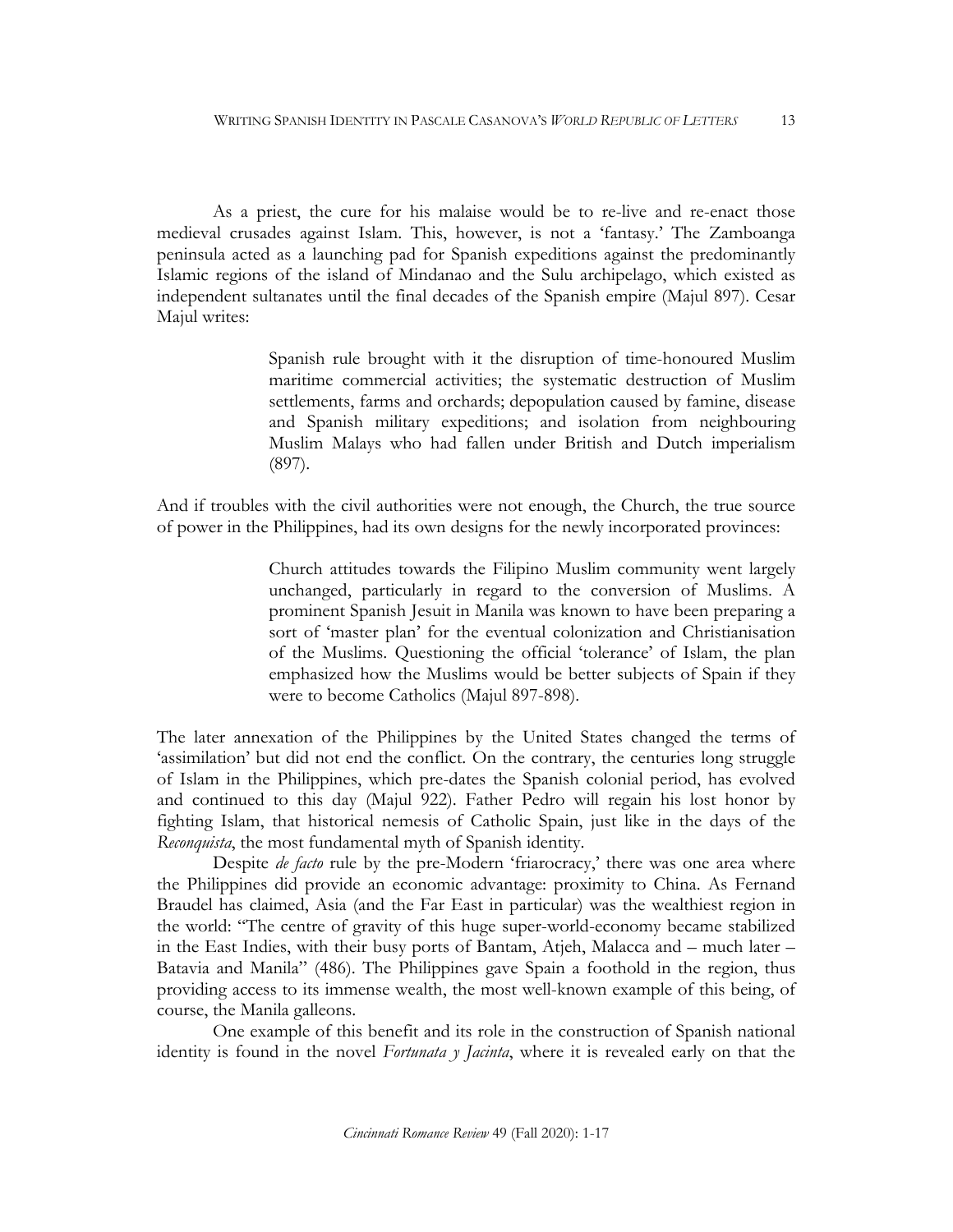wealth that supports the protagonist, Juanito Santa Cruz, is based on his family's involvement in colonial trade, in this case "pañolería de la china" (*Fortunata y Jacinta* 10). The narrator takes his time describing the ironic source of this wealth, the 'mantón de Manila.' We learn that one of the objects that fascinated Jacinto's mother as a child was a portrait of a man named Ayún. The narrator describes it: "A este ilustre chino deben las españolas el hermosísimo y característico chal que tanto favorece la belleza, el mantón de Manila, al mismo tiempo señoril y popular, pues lo han llevado en sus hombros la gran señora y la gitana" (*Fortunata y Jacinta* 10).

The narrator attributes to him the invention of the 'Mantón.' It is this foreign garment, named for Manila despite its Chinese origin, that transcends class boundaries and becomes an object of national significance. The narrator sees the irony in this foreign origin:

> Pues esta prenda, esta nacional obra de arte, tan nuestra como las panderetas o los toros, no es nuestra en realidad más que por el uso; se la debemos a un artista nacido a la otra parte del mundo, a un tal Ayún, que consagró a nosotros su vida toda y sus talleres. Y tan agradecido era el buen hombre al comercio español, que enviaba a los de acá su retrato y los de sus catorce mujeres (*Fortunata y Jacinta* 11).

Without explicitly mentioning the Philippines, the narrator, perhaps without even knowing it, has shown the role of the colony in the formation of the Spanish national identity. The colony, like the 'mantón,' "no es nuestra en realidad más que por el uso" (*Fortunata y Jacinta* 11). It unites the people thus diverting attention away from class and regional differences towards a national consciousness, the visible, aesthetic signs of national unity.

The above are just a few of the mentions of the colonies in the novels of Galdós. There are of course many more, and if we extend the search to other authors of the period, we would find more of the same. Although these passages may not necessarily be central to the plot, neither are they gratuitous. One way to think of the internal logic of Galdós's Realism is the elevation of the ordinary to the 'extraordinary.' His characters are "talkers par excellence" who "express themselves volubly on the occasion not merely of every feeling, but of every *acontecimiento*, which is to say that it is their speech that transforms every moment into an event" (Jameson 98).

If we believe Said's model, we can see those casual references as representative of the normalizing force of "domestic imperial culture" (95). By creating an idea of the colonies, Spain had, therefore, also created for itself an identity as colonizer.

That would not last for much longer. By the end of the nineteenth century, Spain would no longer possess these colonies that had for so long supported some idea of a national, an imperial, identity: "The loss of the last relics of the once immense colonial empire produced consternation in the country, but so little reflection as to its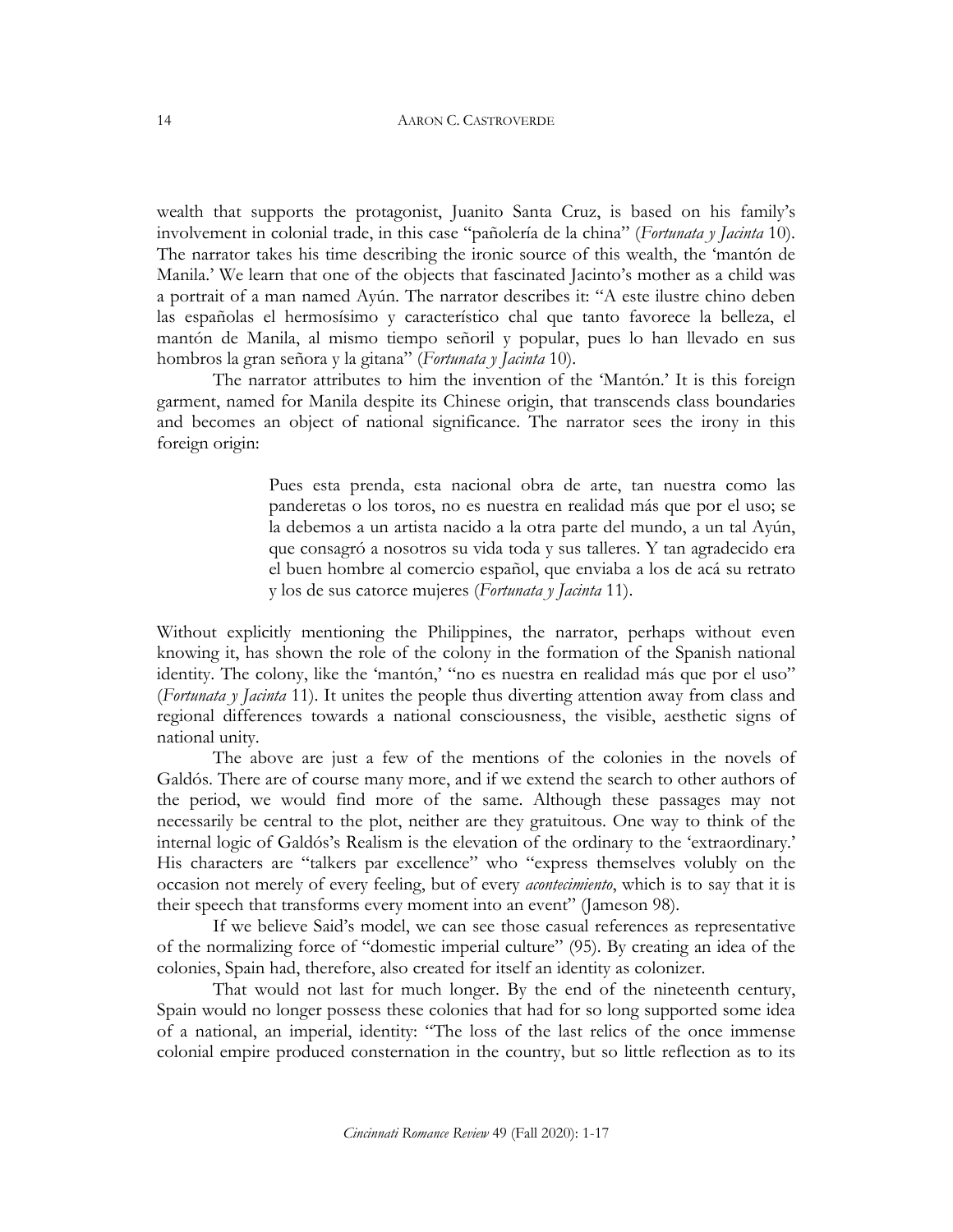causes and so little change of heart that Silvela, the Conservative Prime Minister, remarked with despair that he 'could scarcely feel the pulse of Spain'" (Brennan 17-18).

Spain lost its empire while other European countries were in the midst of constructing their own (Carr 224). Spain had lost its 'World,' not only the spatial geography of its empire, but also the World as the collection of social practices that the empire had once supported. Despite his protestations against the French aesthetic and foreign dominance, the colonies were also a 'foreign' element, the invisible force of an Otherness that carried some of the narrative weight of Galdós's early novels. World literary space was the arena in which the Philippines was able to begin to throw off the shackles of Spanish political domination. That space represented the possibilities of freedom. However, for Spain, world literary space had the opposite function. Despite its history and accumulation of 'literary capital,' empire was a necessary element for the international intelligibility of the novel during this period. What Casanova's model allows us to do is move beyond merely re-stating the dominance of the center and the oppression of the periphery. That is not to deny the existence of difference and domination, but world literary space problematizes and displaces these hierarchies.

\*\*\*

Can we account for all the different literary modalities in the 'world republic of letters?' There is an inherent slipperiness in terms like 'letters' or 'literature,' 'the novel,' etc. What happens to so-called 'genre' fiction? Sci-fi, the historical novel, detective fiction? Or even certain forms of non-fiction: biography, journalism? It is tempting to think of 'nationalist' fiction as its own genre altogether and must therefore be read from a different and unique critical perspective. Take for example the 'philosophical novel:' here we have a literary modality whose foremost aim it is to engage in philosophical inquiry. Writers of this genre would consider themselves philosophers primarily: think of Voltaire's *Candide*, Nietzsche's *Thus Spoke Zarathustra*, or Sartre's *Nausea*. This genre, although perhaps not as well-defined as it should be, is judged by different standards. Analogously, the principal task of the nationalist novel is to engage in thinking about the nation and organizing its discursive expression. For writers like Rizal and Galdós, the novel was an important vehicle for the understanding and expression of a society in the throes of creating a national consciousness.

Casanova's conception of world literary space provides a powerful tool in thinking through that problem, for it is the specificity of literature that allows that project to fully develop. The heterogeneous and 'polyphonic' (to borrow Bakhtin's vocabulary) character of Rizal's novels allows him to experiment with the different possibilities that presented themselves: reform, violent revolution, independence, etc. Importantly for the anti-colonial writer, world literary space is in itself another one of those possibilities. The new international and cosmopolitan connections afforded by modernity itself opened up new avenues for those writers from spaces still under the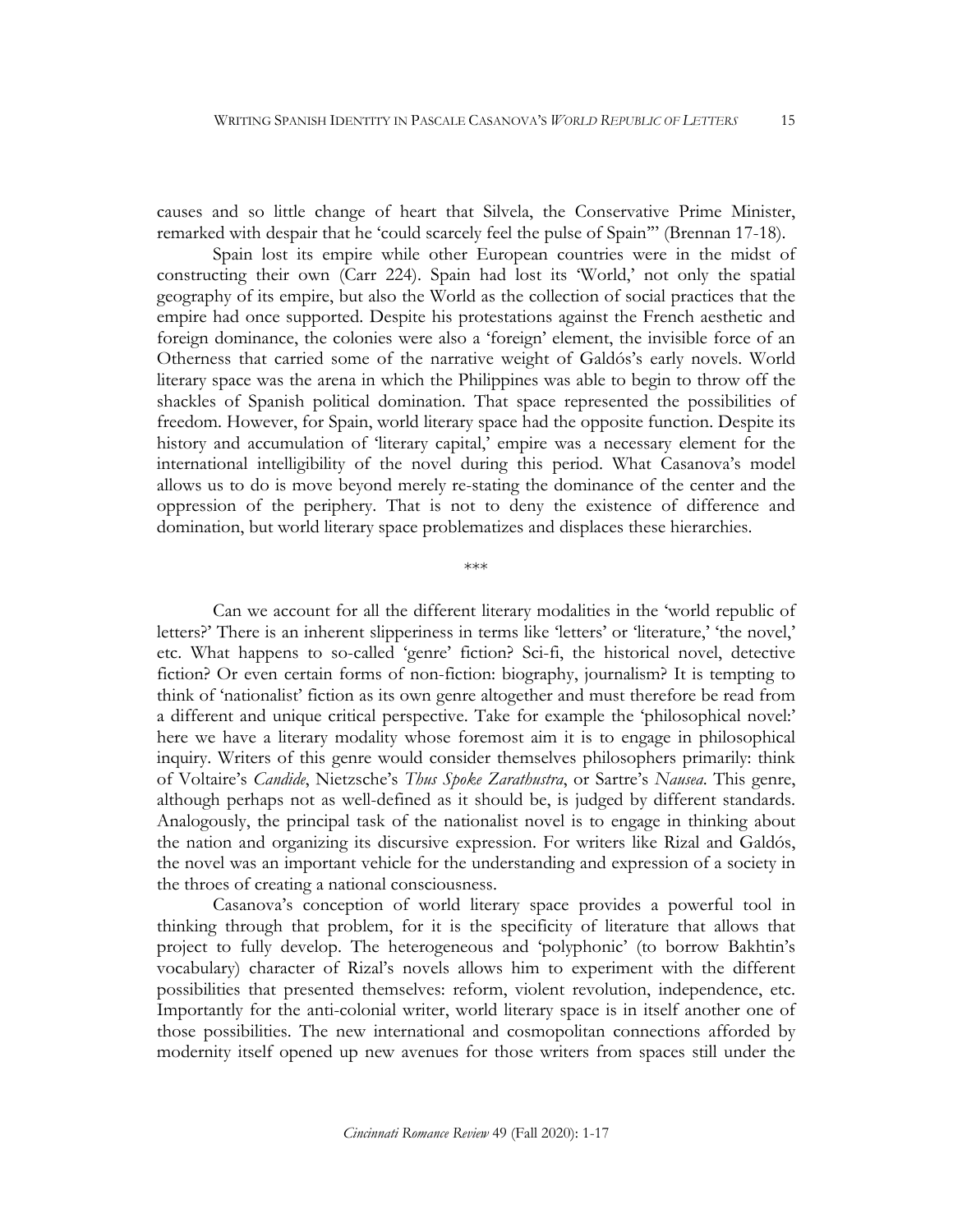political and cultural domination of colonial control. For the contemporary critic, this model allows us to see a more complex vision of how these writers negotiated world literary space beyond the paradigm of domination from imperial center to colonial periphery as an almost closed system. On the contrary, as we have seen, in world literary space many times the opposite was true. Thus we have a more dialectical understanding of this relationship: we can reflect upon the radical heterogeneity inherent between an imperial metropole and its colonies without eradicating those differences under one master concept. If metropole and colony were binary opposites, the missing but implied third term was 'the world.' For the colonized, this world is not some mere vaguery but rather an existential assertion of humanity, for they constitute the plurality that makes the concept of the world possible.

This is part of what we must understand as the absolutely utopian thrust of Casanova's work. The *World Republic of Letters* is not just about literature. Rather, it shows us the dynamic possibilities of a kind of international space that capitalism is not quite equipped to explain away. It is, in a sense, an allegory for the imagining of new international political formations, new solidarities that go beyond the nation. By studying the imbalances of world literary space, Casanova has also shown us a means to transcend previous political idealisms, giving us the space to invent new internationalisms.

### WORKS CITED

Anderson, Benedict. *The Spectre of Comparisons: Nationalism, Southeast Asia, and the World.* Verso, 1998.

---. *Under Three Flags: Anarchism and the Anti-Colonial Imagination.* Verso, 2005.

- Braudel, Fernand. *The Perspective of the World.* Translated by Siân Reynolds, vol. II, University of California Press, 1992. *Civilization and Capitalism: 15th - 18th Century*.
- Brennan, Gerald. *The Spanish Labyrinth: The Social and Political Background of the Spanish Civil War.* Cambridge University Press, 2009.
- Carr, Raymond. "Liberalism and Reaction, 1833-1931." *Spain: A History*, edited by Raymond Carr, Oxford University Press, 2000, pp. 205-243.
- Casanova, Pascale. *The World Republic of Letters.* Translated by M. B. Debevoise, Harvard University Press, 2004.
- Díaz-Trechuelo, Lourdes. "La Intendencia de Filipinas." *Historia Mexicana*, vol. 16, no. 4, 1967, pp. 498-515.
- Jameson, Fredric. *The Antinomies of Realism.* Verso, 2013.

Kamen, Henry. *Spain 1469-1714: A Society of Conflict.* Longman, 1983.

Majul, Cesar Adib. "The Moro Struggle in the Philippines." *Third World Quarterly*, vol. 10, no. 2, 1988, pp. 897-922.

Moretti, Franco. *Distant Reading.* Verso, 2013.